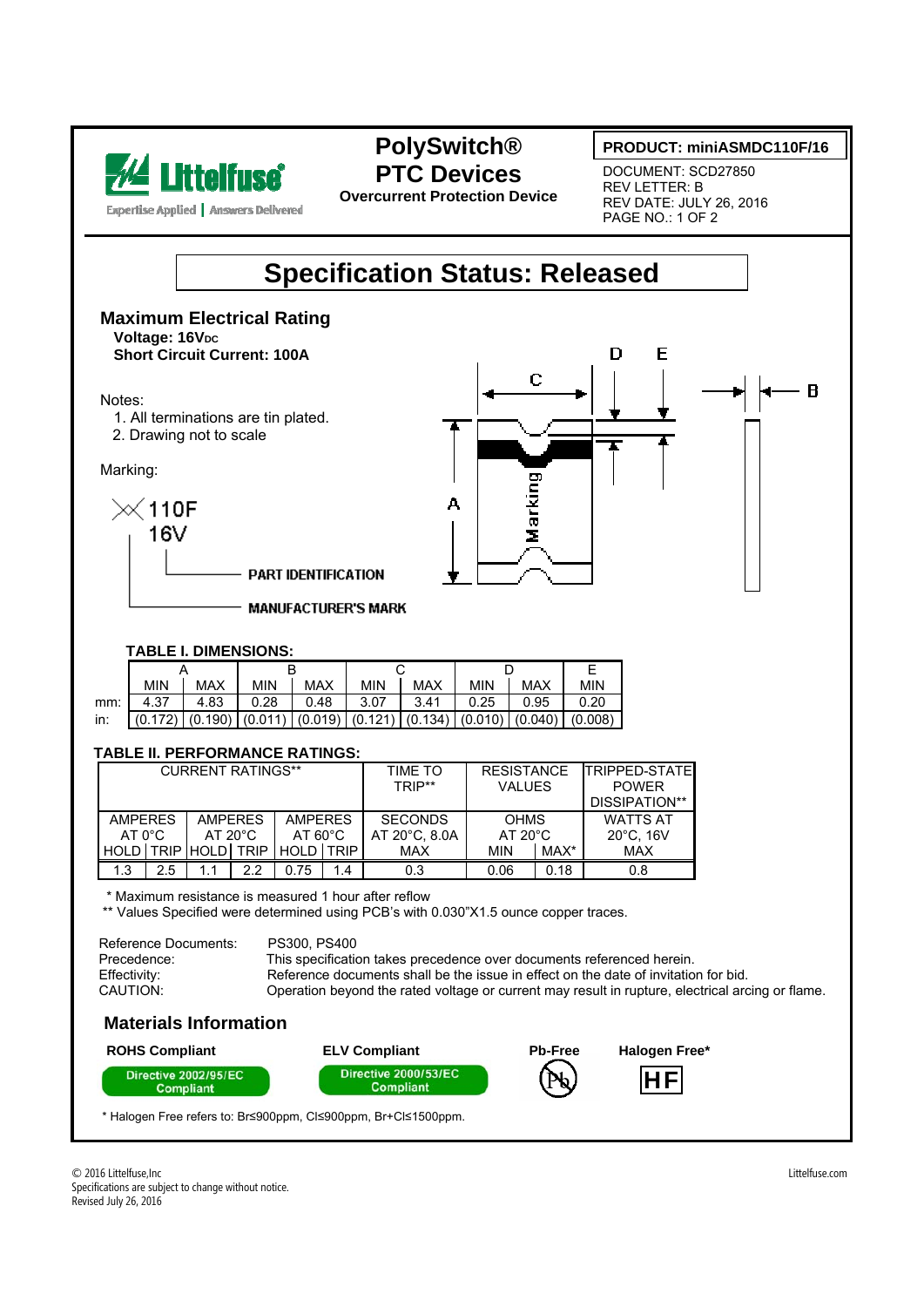

### **PolySwitch® PTC Devices Overcurrent Protection Device**

#### **PRODUCT: miniASMDC110F/16**

DOCUMENT: SCD27850 REV LETTER: B REV DATE: JULY 26, 2016 PAGE NO.: 2 OF 2

Information furnished is believed to be accurate and reliable. However, users should independently evaluate the suitability of and test each product selected for their own applications. Littelfuse products are not designed for, and shall not be used for, any purpose (including, without limitation, military, aerospace, medical, lifesaving, life-sustaining or nuclear facility applications, devices intended for surgical implant into the body, or any other application in which the failure or lack of desired operation of the product may result in personal injury, death, or property damage) other than those expressly set forth in applicable Littelfuse product documentation. Warranties granted by Littelfuse shall be deemed void for products used for any purpose not expressly set forth in applicable Littelfuse documentation. Littelfuse shall not be liable for any claims or damages arising out of products used in applications not expressly intended by Littelfuse as set forth in applicable Littelfuse documentation. The sale and use of Littelfuse products is subject to Littelfuse Terms and Conditions of Sale, unless otherwise agreed by Littelfuse.